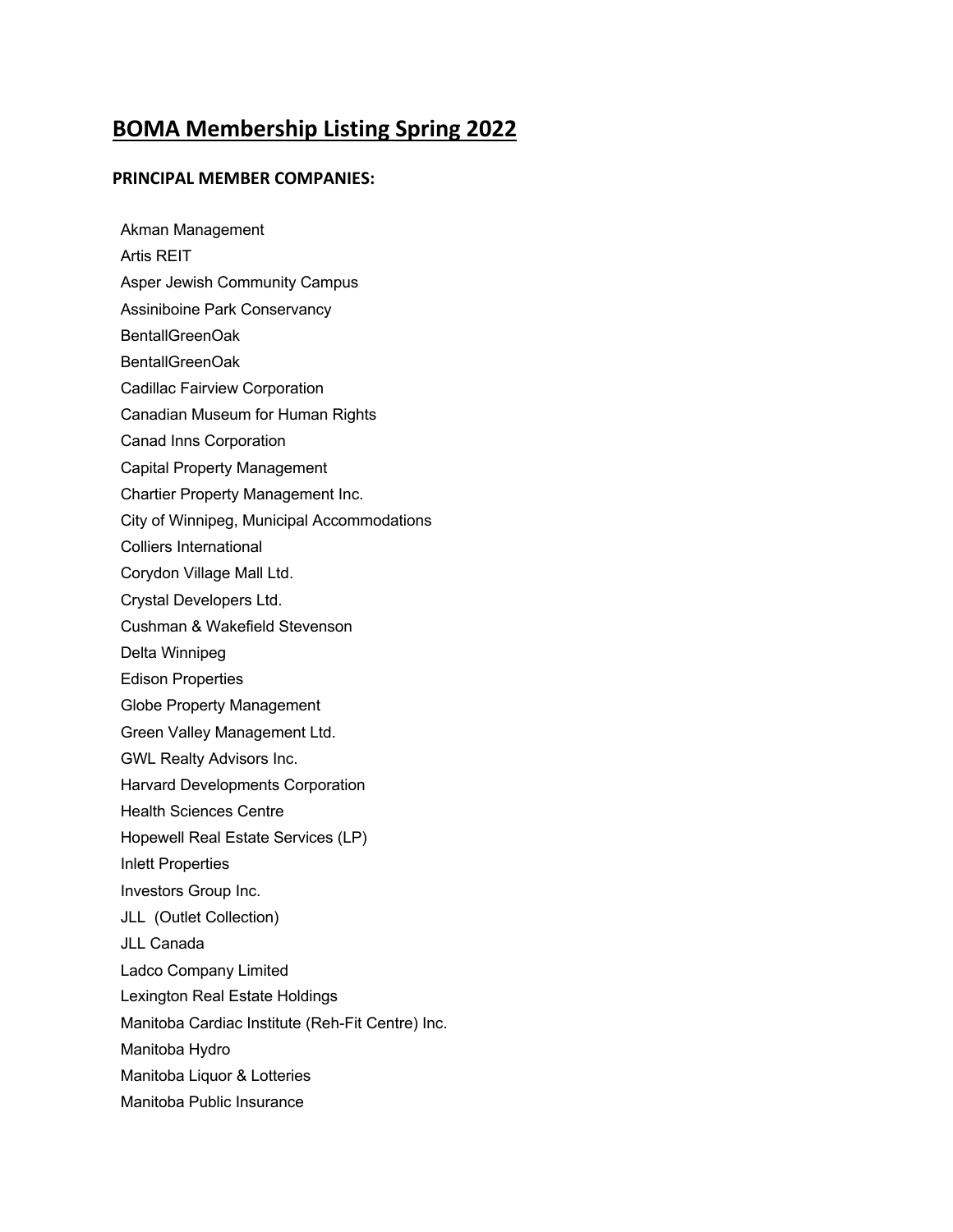McCor Management McKeag Realty Ltd. Morguard Investments Limited Neptune Properties Inc. Portage Place Shopping Centre Primaris Management Inc - Kildonan Place Primaris Management Inc. Princess Auto Ltd. Private Pension Partners Province of Manitoba - Accommodation Services Public Health Agency of Canada Public Works and Government Services Canada QuadReal Property Group Ltd Rancho Realty Services (Manitoba) Ltd. RBC Convention Centre Winnipeg Red River College Royal Canadian Properties Shelter Canadian Properties Limited Shindico Realty Inc. Southport Aerospace Centre Inc. St. Boniface Hospital St. Vital Centre Towers Realty Group True North Sports & Entertainment University of Manitoba VIA Rail Canada Inc. Wawanesa Mutual Insurance Winnipeg Airports Authority Inc. Winnipeg Construction Association Winnipeg Goldeyes Baseball Club Workers Compensation Board

## **ALLIED MEMBER COMPANIES:**

ABCO Supply & Service Ltd. Accurate Drafting Advanced Environmental Services Alliance Tree Care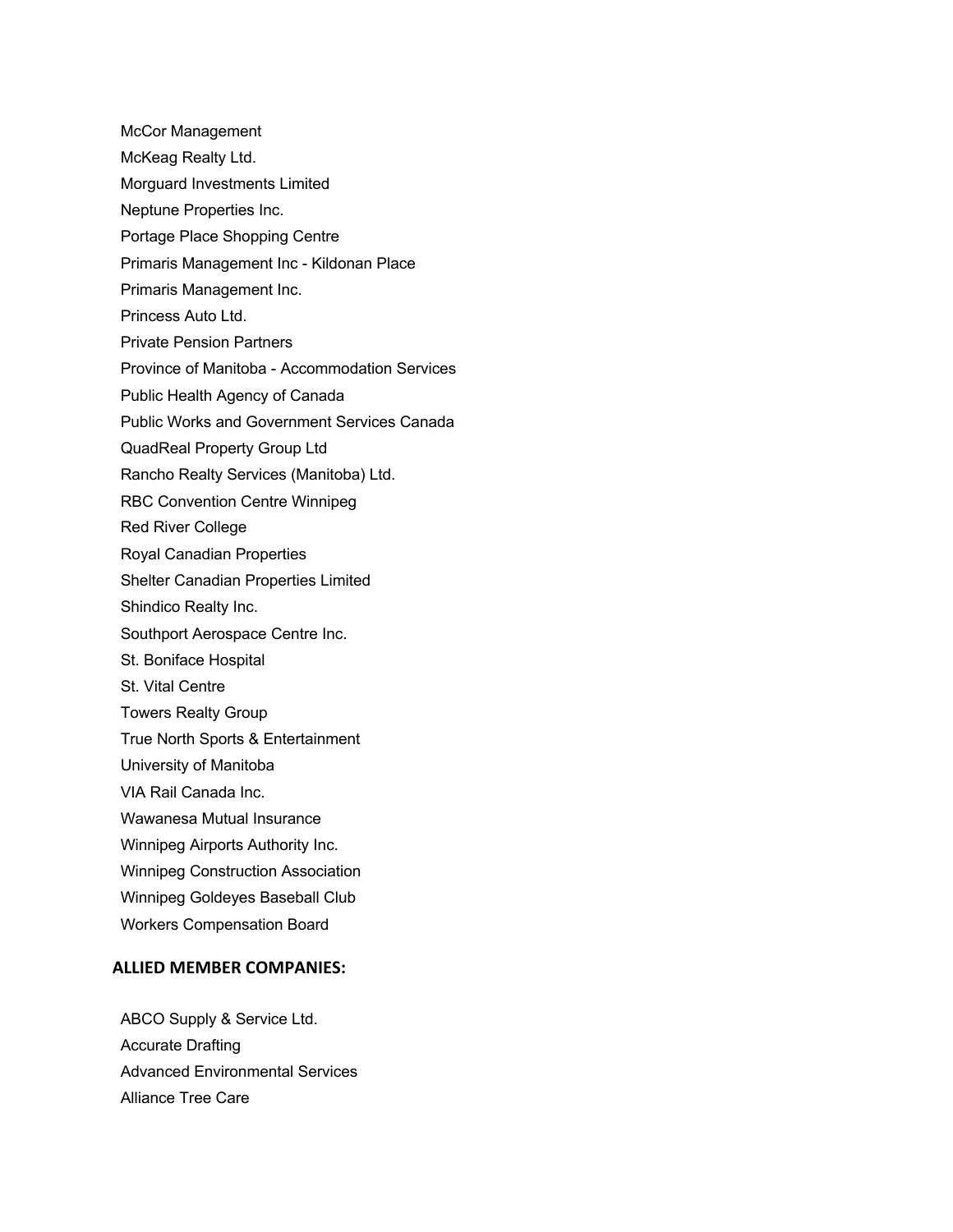Allmar Altus Group Limited Ambassador Sales Anago Cleaning Systems Antex Western Ltd. Aon Risk Solutions Apollo Flooring Assiniboine Credit Union Bayview Construction Bee-Clean BFL Canada Risk and Insurance Services Inc. BGE Service & Supply Ltd. Bird Construction Bison Fire Protection Inc. Bison Janitorial Services Ltd. Black & McDonald Ltd. Black Diamond Concrete Polishing Bockstael Construction Camfil (Canada) Inc. Canada ICI Carlson Concrete CBCRA / Recycle Everywhere CBRE **Chubb** Cibinel Architecture Ltd. CIC Inc. Clintar Landscape Management CMLS Financial Colin's Mechanical Service Ltd. Contemporary Office Interiors Coyote Snow Removal Creative Door Demand Side Energy Consultants Inc. Denko Mechanical Ltd. Denver Property Restoration Services Inc. DGH Engineering Ltd E.H. Price Edison Electric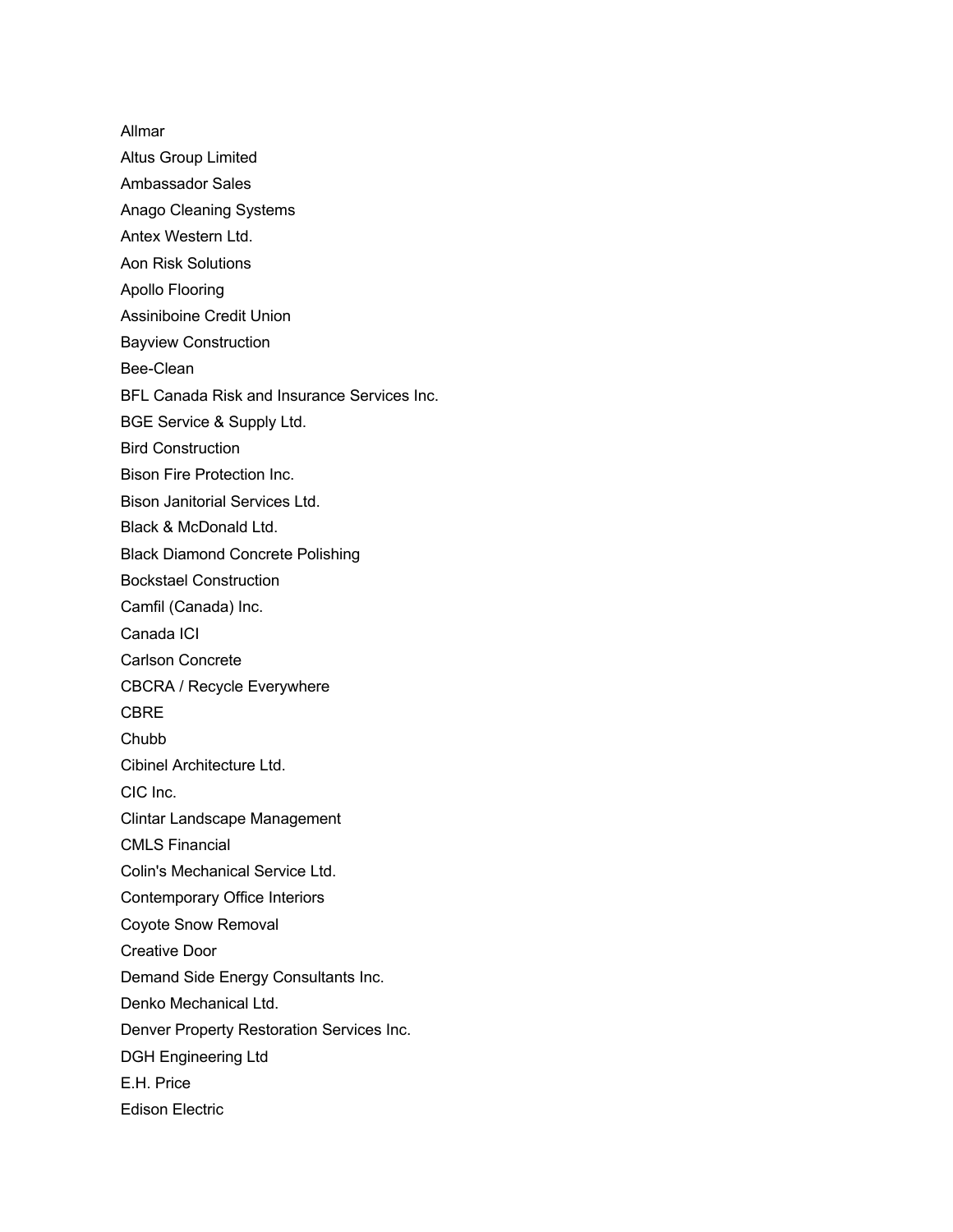Efficiency Manitoba Environmental Space Planning and LM Architectural Group Fabris & Watts (2015) Ltd. Fire Plan Strategies Inc. First Avenue Office Furnishings Flynn Canada Ltd. Frontier Refrigeration-Mechanical Services Ltd. ft3 Architecture Landscape Interior Design Garda Canada Security Corporation Gateway Mechanical Services GDI/Ainsworth Global Mechanical Graham Construction & Engineering Ltd. Green for Life Environmental Grimes Hominuk Builders Inc. Hayden Construction Ltd. Honeywell Limited HUB International Imperial Flooring Imperial Parking Canada Corporation Indigo Jani-King of Manitoba JEM Building Services Kindret Landscaping KONE Inc. Last Call to Clean it All LCM Design-Builders Lead Masonry Longboat Development Lowe Mechanical Services Ltd. M Builds Mac-Tower Inc. Master Roofing McCaine Electric Ltd. Mechanical Contractors Association of Manitoba Midwest Engineering Mikkelsen-Coward Minerva Painting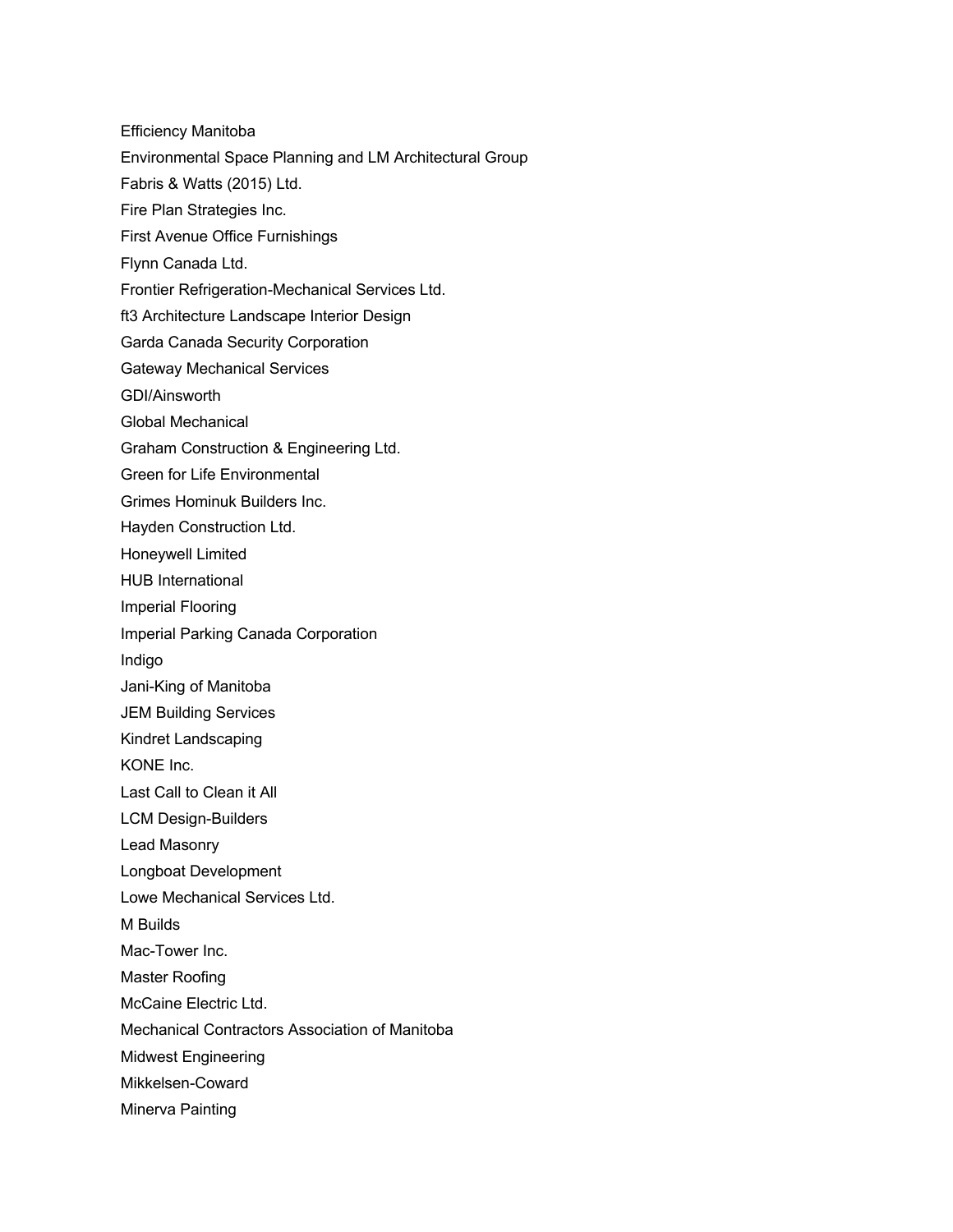MJ Lighting & Electrical MJ Roofing & Supply Ltd. MNP LLP **Nedco** Noble Locksmith Ltd. Normandeau Roofing Ltd. Northwestern Roofing Ltd. NRG Management Number Ten Architectural Otis Canada Inc. Paladin Security PCL Constructors Canada Inc. Perry Wellington Painting & Decorating Pinchin Ltd. Pinnacle Staffing Solutions Inc. Polar Building Cleaning Ltd. Powertec Electric Prairie HVAC/R Priority Restoration Services Ltd. Quintex Services Randall Plumbing & Heating Ltd. Reclay Steward Edge Robertson Electric Wholesale Rodych Integrated Design Inc. **Securitas** Security Decorating **Siemens** Signex Manufacturing Inc. SMS Engineering Ltd. SRS Signs & Service Inc. Stanley Security Solutions Stantec Architecture Static Electric Ltd. Structure Scan Inc. Superior Asphalt Paving Co. T Evans Electric Ltd. The Appraisal Institute of Canada, Manitoba The Floor Show